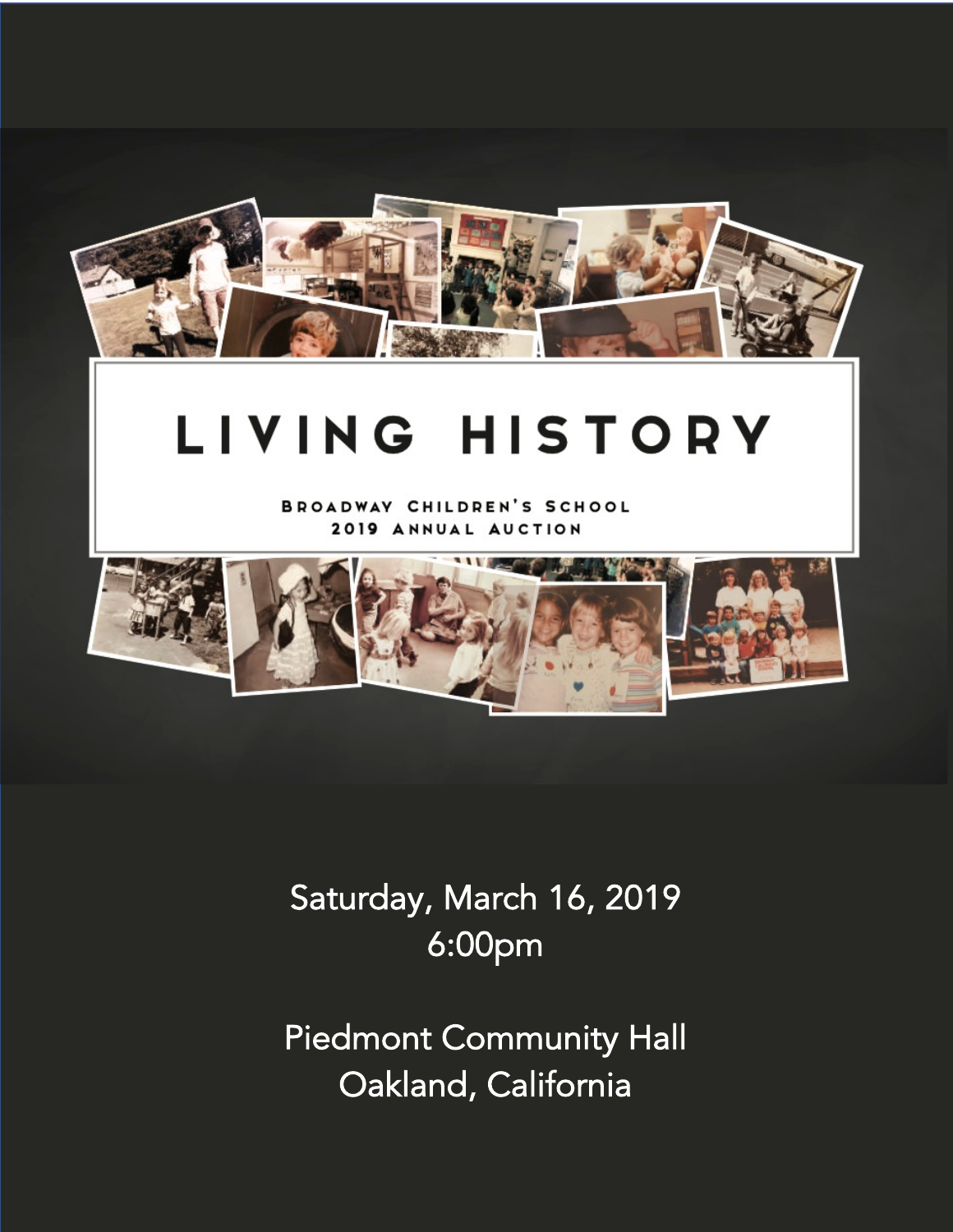Welcome

to the Broadway Children's School of Oakland 2019 Annual Silent Auction & Fundraising Gala, March 16, 2019.

Thank you for supporting Broadway Children's School of Oakland!

BCSO is a non-profit preschool run by a volunteer Board of Trustees with the help and financial support of the Broadway community. We are committed to offering a top- quality preschool experience to a diverse population at a cost affordable to as many families as possible. Your support this evening and throughout the year provides valuable scholarships, benefits to our superb teachers, and yard and facility improvements.

**One of the most important assets to our school is our wonderful staff, and we sincerely thank them...** 

**Director***:* Diana Davis

**Assistant Director:** Jennifer McManus

**Teachers:** Cirila Call, Rainbow Room Marianne Carrasco, Rainbow Room Jacqueline Gorbutt, T/Th Sunshine Room Madeline Horton, MWF Sunshine Room and PACT Lisa Klyce, PACT Jennifer McManus, Rainbow Room and PACT Sonia Ramirez, T/TH Sunshine Room Larry Van Riggs, MWF Sunshine Room

Our gratitude also goes out to our generous sponsors, donors, and to all of the BCSO families who have contributed time and energy to make this event a success! A complete list of donors and sponsors can be found at the end of this program.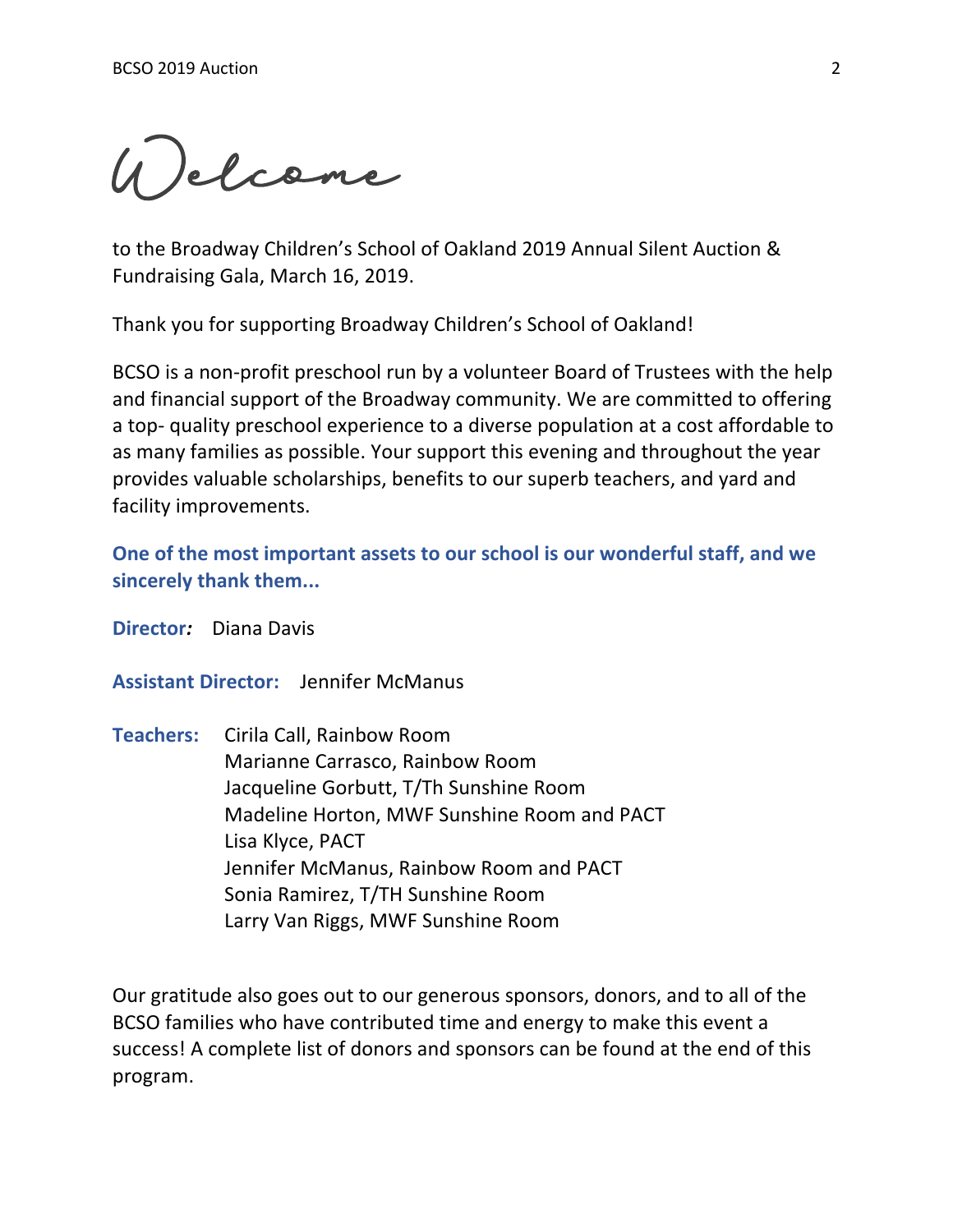From the Board President

At Broadway Children's School of Oakland, children and parents are guided through critical times in our lives by a truly extraordinary team of educators, and by one another. Our learning here happens over a relatively short period of time, primarily through our interactions, yet there is an enduring spirit in the program and in the community that cultivates kindness, openness, respect, and joyful learning. This essence greatly enriches our experiences and relationships at BCSO.

This has been an exciting year of transition in Broadway's history: Veteran BCSO teachers Diana and Jennifer gracefully stepped into leadership positions to fill Carrie Hill's big shoes; three fantastic new teachers, Cirila, Larry and Sonia, joined the team, following beloved teacher Kathy Kenworthy's retirement in June; and Sunshine Room parent Nicole Price became the school's inspired new Business Manager, with generous support from her dedicated predecessor, Kathy Wong, who retired in December. This is a remarkable amount of change for one small organization in less than one year! What is even more remarkable, however, is how natural these transitions have felt, and how little the boat has rocked from the perspectives of students, parents, and even the Board of Trustees. Again, that enduring spirit of Broadway seems to pervade.

So, let's take a moment (or a whole evening!) to think about what exactly lies therein, and to celebrate the greatness of this little school and its ever-growing community of staff, families, alumni and supporters. People may leave BCSO—to retire, graduate, or move on in some way—but they stay connected and supportive. The more I learn about Broadway through the people and the stories that have shaped its history, the more deeply I believe that this place will continue, and must continue, to endure for a very, very long time.

**Your support of Broadway Children's School of Oakland is so very much appreciated!** On behalf of the Board of Trustees and many hundreds of grateful BCSO families, thank you for contributing. The school simply could not survive and thrive without volunteer efforts, charitable contributions, and the ongoing engagement of staff, families, and other community members.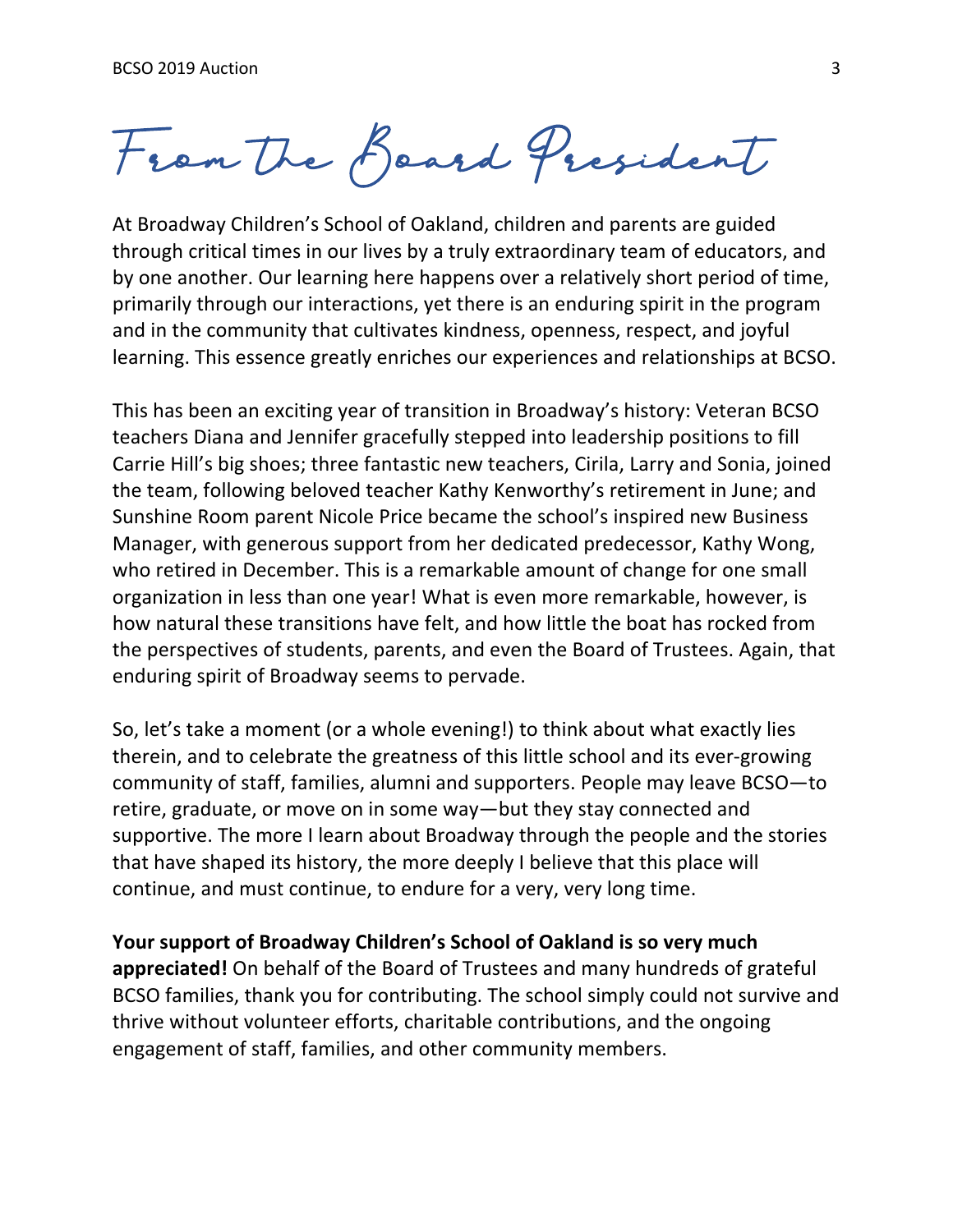**Kudos and special thanks to Iliana Morton, Development and Fundraising (and Auction!) Committee Chair; Bonnie Chan, Auction Solicitations Chair; Alexis Bornoff, Auction Food and Beverage Coordinator; Vinci Chen and Erica Wagner, Decorations Coordinators; Sharon Demant, artwork design; and the team of volunteers for the care and countless hours spent making this fundraiser a success.** 

With love and gratitude,

Jessie Kael BCSO Board of Trustees Chair

> *Make new friends, but keep the old. One is silver, the other is gold.*

*A circle is round, it has no end. That*'*s how long I want to be your friend.*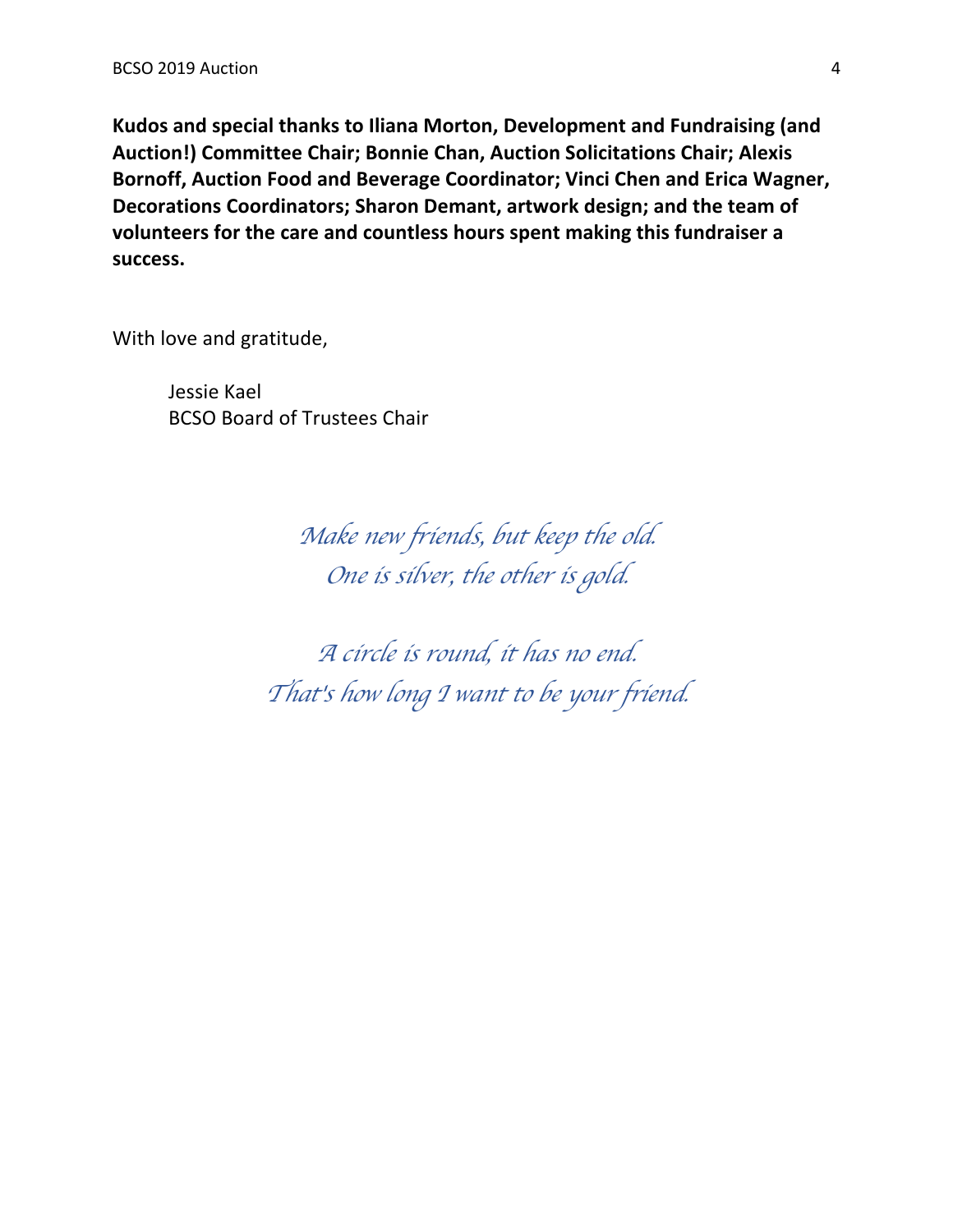Schedule of Events

- **6:00** Doors open, check in upon arrival Enjoy the bar and buffet Tickets for drawings, games, etc. on sale Photo Booth Open Balloon Prize game available "Buy It Now" items available for purchase Bidding on Silent Auction items begins
- **7:30** Silent Auction tables close at various times throughout the evening:
	- $*$  Table 1 closes at 7:30
	- $*$  Table 2 closes at 7:45
	- $*$  Table 3 closes at 8:00
	- $*$  Table 4 closes at 8:15
	- $*$  Table 5 closes at 8:30
- **8:45** Thank you from Director and President Drawing winners announced Dessert and coffee available
- **9:15** Table 6 (Broadway Treasures) closes Final check out and prize claim, open socializing and dancing
- **9:30** Last call for drinks at the bar! Remember to finish checking out and **claim your prizes before leaving**
- **9:50** Check out Closes

#### **-EVENT ENDS AT 10:00PM-**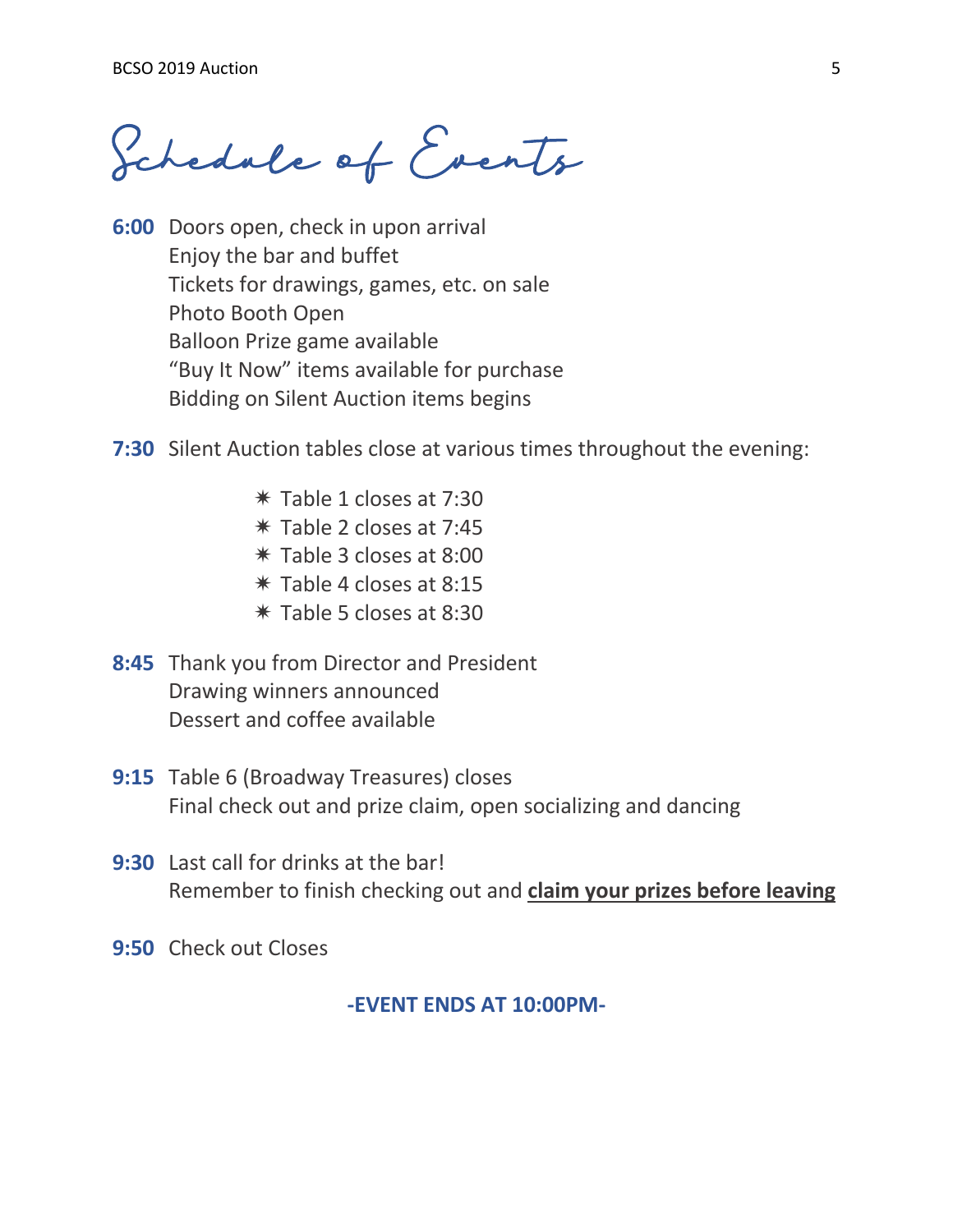Event Information

**Payments Accepted**  Cash, checks and credit cards are all valid forms of payment.

#### **Drawing and Game Tickets**

Tickets are on sale for \$5 each to use for Balloons, Games, Photo Booth, Drawings (wine, beer, and Diana's prizes are excluded) Balloon sellers and game attendants can also accept cash. Tickets may be purchased from Check-In or Check-Out tables.

#### **Mystery Box Prizes**

Arrive early to purchase mystery boxes for \$5, \$10, or \$20. They will sell out! Everyone is guaranteed a winner, with prizes all valued at box's value or higher (many are *much* higher!) Box Prizes include restaurant and grocery store gift cards, movie tickets, ice cream vouchers, local boutique gift cards, and a few fun surprises, too!

#### **Games**

A selection of games will be available with chances to win fun prizes. Use your tickets to play!

#### **Photo Booth**

Stop by the photo booth and snap a photo with your group! You'll receive one printed copy per ticket, and you'll be able to download them after the auction.

\$5, or one ticket per group

#### **Wine and Beer Drawings**

Enter to win a case of assorted beer or a case of assorted wine, all bottles selected by our BCSO families. Enter drawings *before 8:45 p.m.* 

Tickets are \$20 each or \$100 for 6. Purchase at Check-out table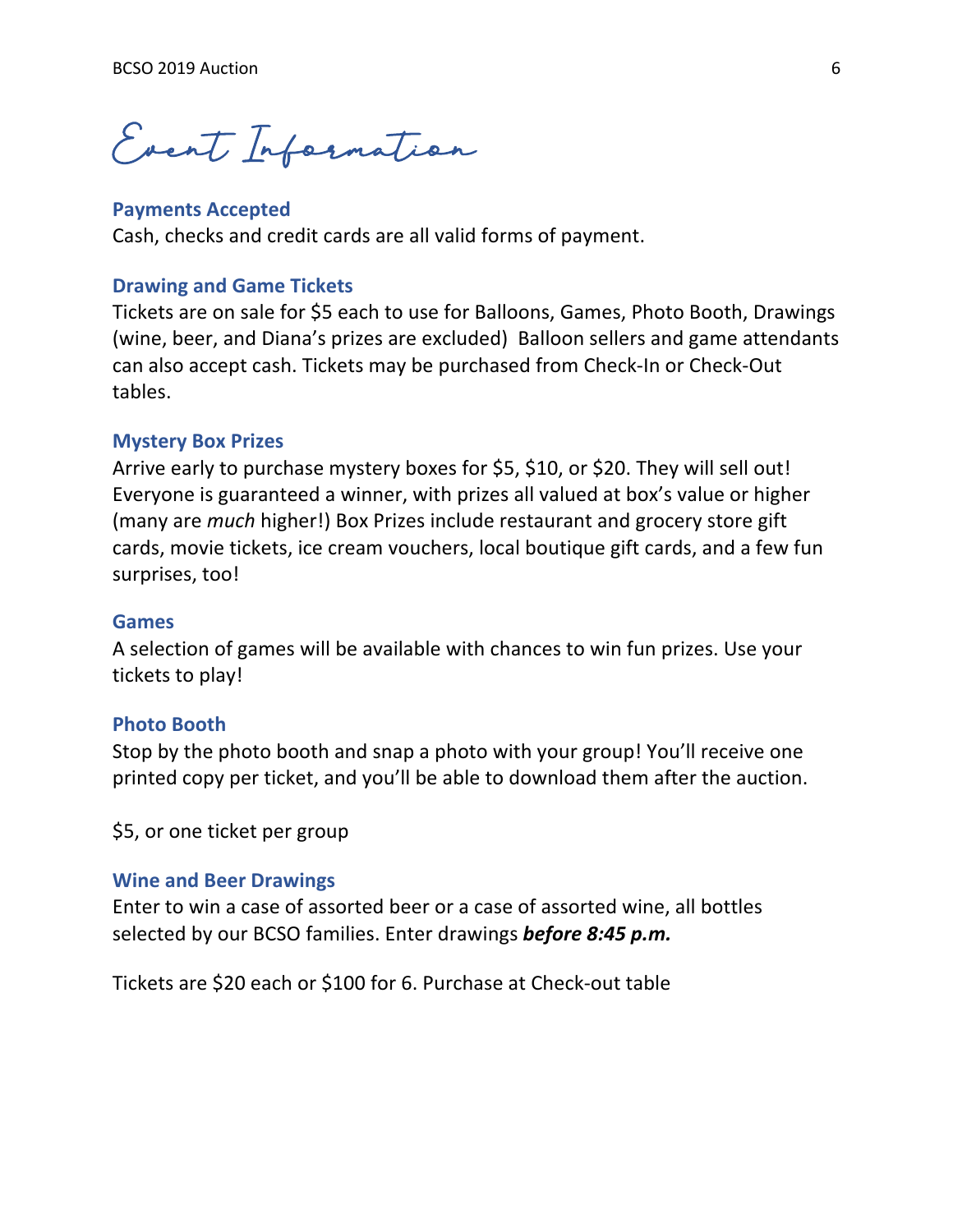#### **Buy It Now**

There is one area designated for items available for purchase at a set price, usually far below retail value, on a first come, first served basis. If you see a display for an item you would like to buy, pick up the slip and/or item and take it to the cashier to claim. Prices as marked.

#### **Prize Drawings**

Use your tickets to enter to win these fabulous prizes!

- $*$  Bowling Party
- $*$  A's Tickets
- $*$  Fire Truck Play House
- í Family Photo Session
- $*$  Delicious Happy Hour Gift Basket
- $*$  Golden State Warriors autographed basketball
- í Diana's Tuck-In Prize (special ticket needed)s
- $*$  Beer and Wine Cases (special ticket needed)

#### **Party Time**

There are a few different party options to win tonight! Keep a look out!

- $*$  Rainbow Room Movie Party
- \* BCSO Birthday Party
- $*$  Chen Family Poker Party
- $*$  Bowling Party at Albany Bowl
- í Pizza Party at Arthur Mac's Tap & Snack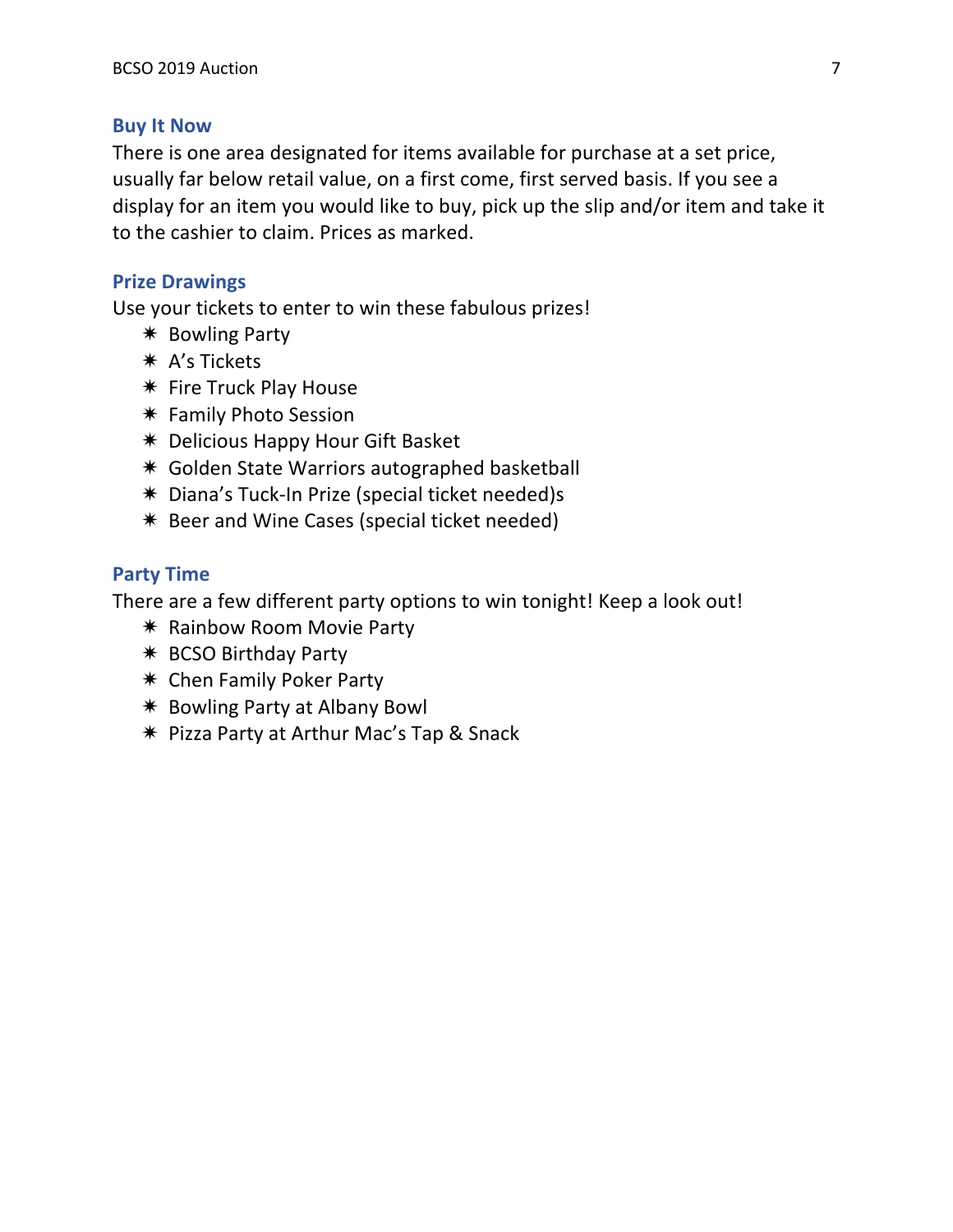Silent Auction

## **Table 1** Closes at 7:30

**101. Springtime Gardening Gift Basket** Welcome in spring with your family with this sweet basket of gardening goodies and toys. **102. Scott's Delights** Enjoy delightful selections from Scott's Seafood Grill and Bar in Jack London Square, including certificates for dinner. **103. Home Coffee Pack** Perfect your pour-over skills with this pack of essentials. **104. Bread Lovers Package** All the carbs can be yours with this bundle! **105. Downtown Oakland Date Night** Enjoy dinner and dessert out on the town. **106. Books N' Ice Cream** Stop into Bookmark Bookstore for a new book, then turn the corner for a scoop of ice cream! **107. Kids Party Pack** If your child has a party coming up, here are some great ideas to help

## with your party planning!

## Enjoy some of our favorite gaming spots around town. From board games to arcade games, you'll be in for a lot of fun!

#### **109. Pinot + Painting**

**108. Gamer's Package**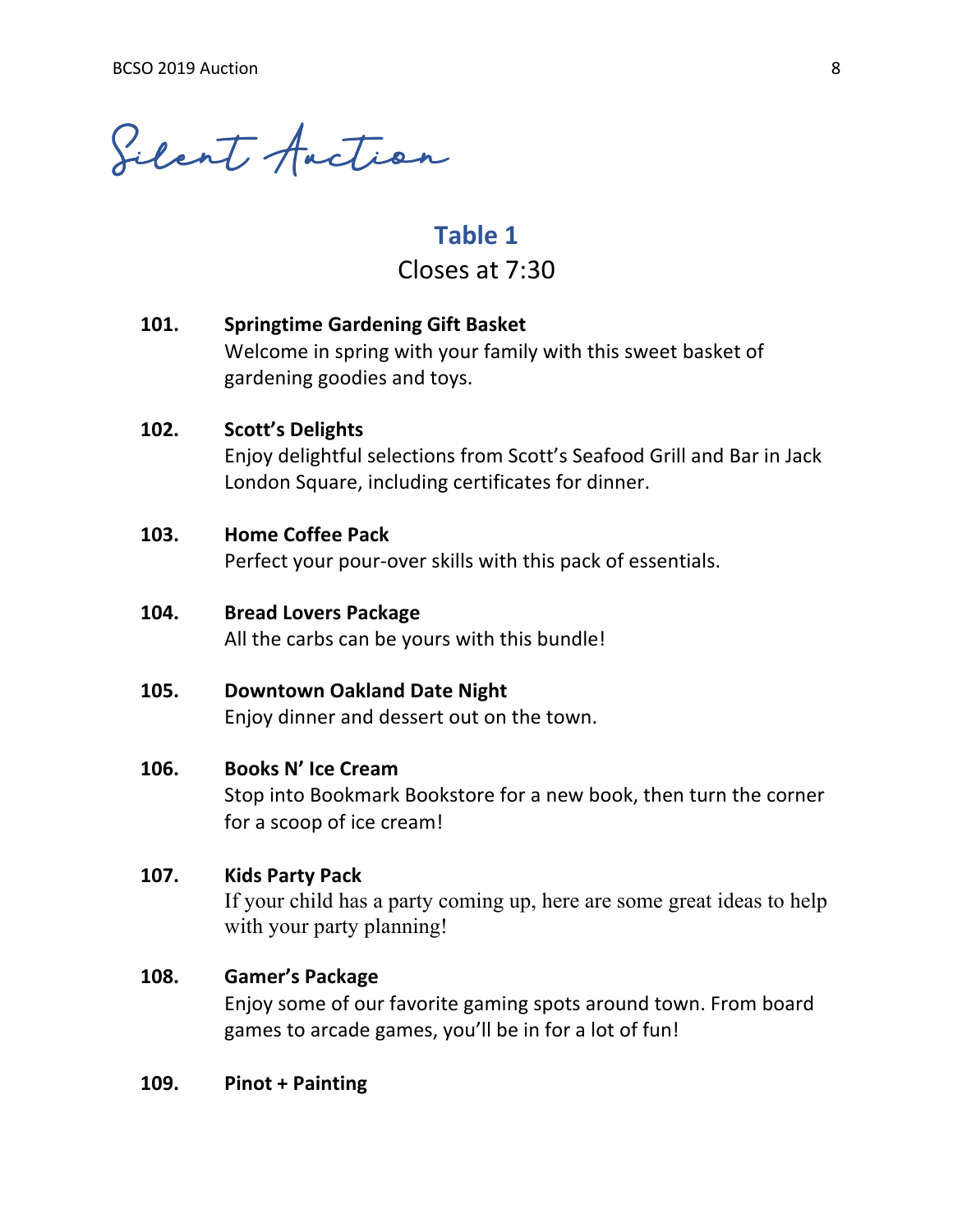Try your hand at painting a masterpiece at Pinot's Palette. Whether you're an amateur or creating museum-quality artwork, you'll have a great time sipping wine and getting creative!

#### **110. Plan for Success**

Live your most organized life with this amazing planner bundle. It's not too late to get your plans and goals for 2019 on track.

## **Table 2**

## Closes at 7:45

#### **201. Coffee Lover's Bundle**

We've got your coffee habit covered with this bundle, which includes gift cards to some of your favorite Oakland coffee spots.

#### **202. Young Artist's Package**

Inspire creative young minds! A gift card to get you started with the best art supplies, and some books to kickstart your imagination.

#### **203. EarthBaby Starter Pack**

Save the earth while changing diapers! The perfect eco-friendly diaper starter pack for any new parents.

#### **204. Uptown Date Night**

Enjoy an evening out in Uptown. Start out with a movie then meet up with friends for a special bocce ball reservation just for you!

#### **205. Ice Cream Dreams**

If you've got an ice cream lover in your house, this is the package for you! Includes a kids local ice cream tour and certificates for more ice cream later!

#### **206. Bookworm Bundle**

Conquer your book wish list with this package of bookstore gift cards. What will you read first?

#### **207. Drake's Tour & Tasting**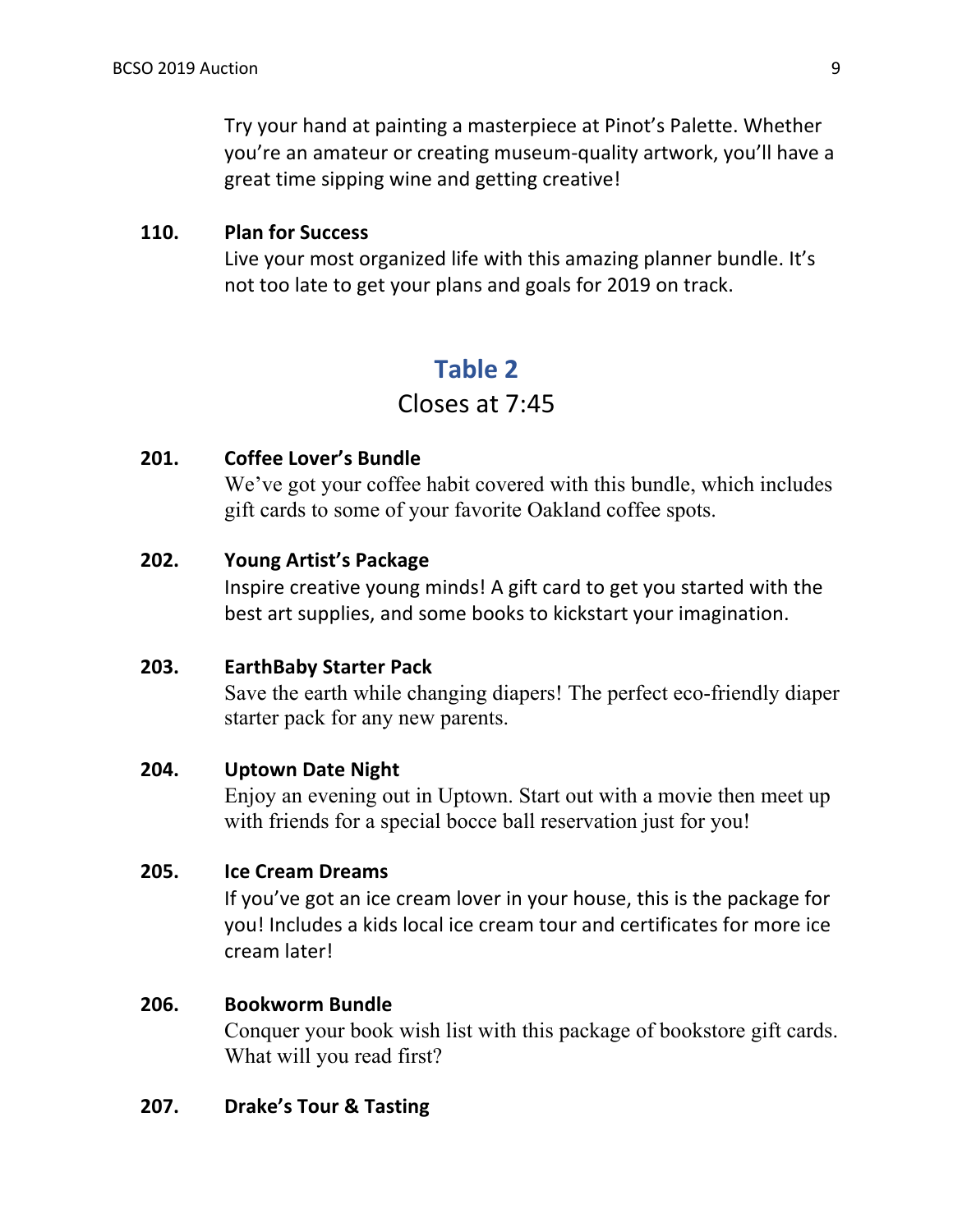Gather six of your friends for a private tour and beer tasting at Drake's Brewery.

#### **208. Oakland Ballet Tickets**

Enjoy a performance by the talented dancers at the Oakland Ballet. Includes two tickets.

#### **209. Flowering Tea Gift Set**

Not only is Numi's tea delicious and organic, but their flowering tea creates a visually stunning effect when combined with hot water. Watch the magic unfold with this set.

#### **210. Gourmet Foodie Basket**

A basket full of wine and delicious treats hand picked by one of our resident BCSO foodies!

## **Table 3**

## Closes at 8:00

## **301 Coffee Lover's Basket**

If you're fueled by coffee, this is a package for you! Includes everything you need for the perfect home coffee station.

#### **302 A Little Bling**

Sparkle in a new pair of one-of-a-kind earrings by Crown Nine Jewelry

#### **303 Travel The Wine Road**

Your weekend plans are set with this pack! With a winery tasting pass for two and a little wine to enjoy at home, what more could you need?

#### **304 Beach Blanket Babylon**

Fun in the sun and fun at a show. You get both with this unique package!

#### **305 Symphony Date Night**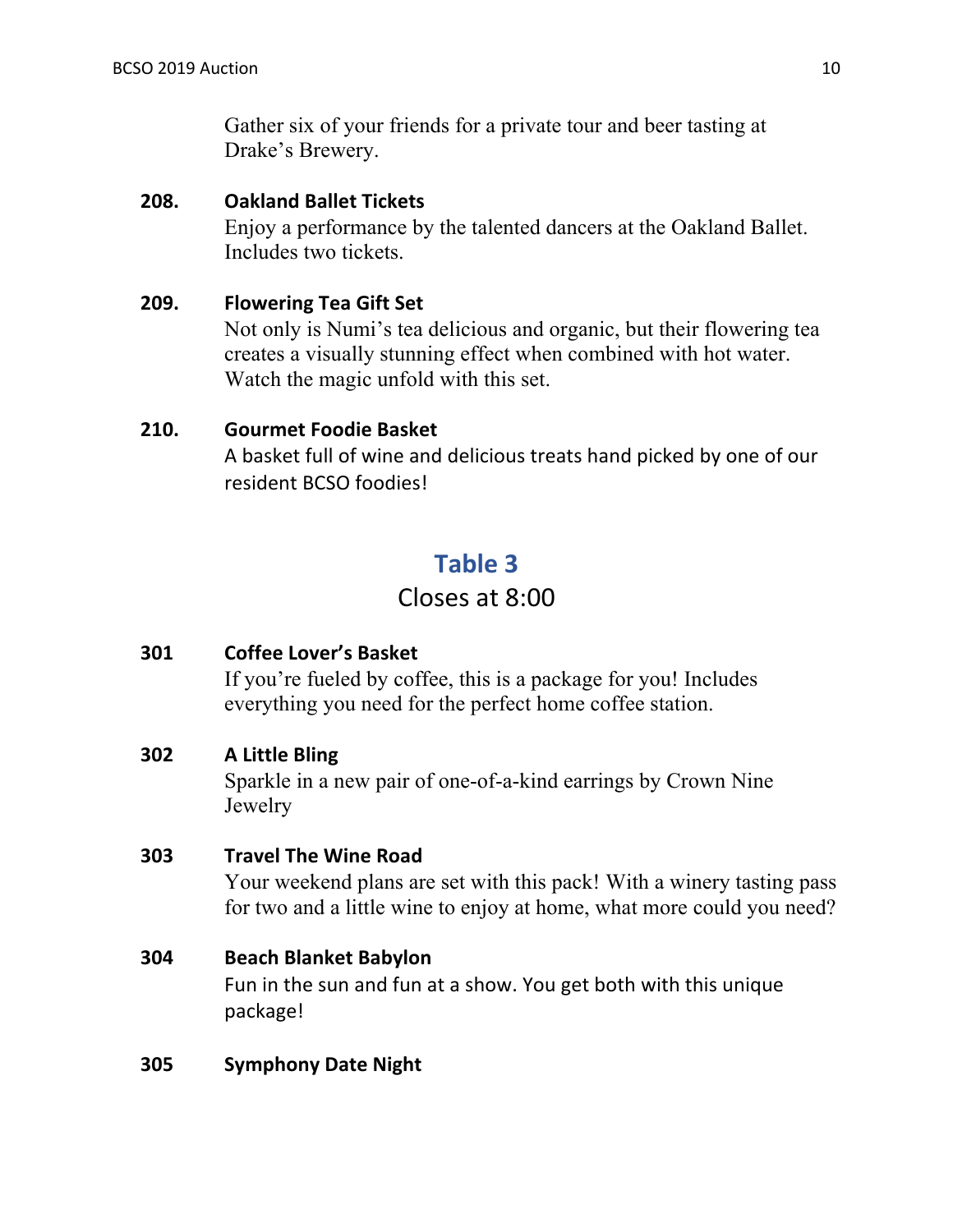Dinner, tickets to the symphony, and even some new earrings to dress up your date outfit. Have fun!

#### **306 Mega-Productivity Pack**

Work on tackling your business goals with this pack that includes coworking space with conference room use, a gift card for a team lunch, and some accessories to keep you on track.

#### **307 Discovery Package**

Inspire curiosity with a visit to the Bay Area Discovery Museum and a perfect pairing of books picked by retired BCSO teacher Kathy Kenworthy.

#### **308 Mama Self Care Basket**

All moms (and dads!) deserve time to care for themselves. This basket will help you on the path to self care with a brainstorming consultation, pampering goodies, and treats to soothe your mind and soul.

#### **309 Jack London Waterfront Pack**

Spend some time on the water in your kayak or canoe and enjoy a delicious feast at Lungomare.

#### **310 Piedmont Date Night**

Dinner and movie, with a little extra sparkle to dress up your date night outfit.

## **Table 4**

## Closes at 8:15

#### **401 Comic Pack 1**

A graphic novel and comic book package curated by a BCSO family who works in the comic industry! Includes an amazing assortment of titles including *Dark Souls*, MCMLXX, and others. Also includes a trip to the Comic Art Museum in San Francisco to learn more about the art and history of comics and cartoon illustration.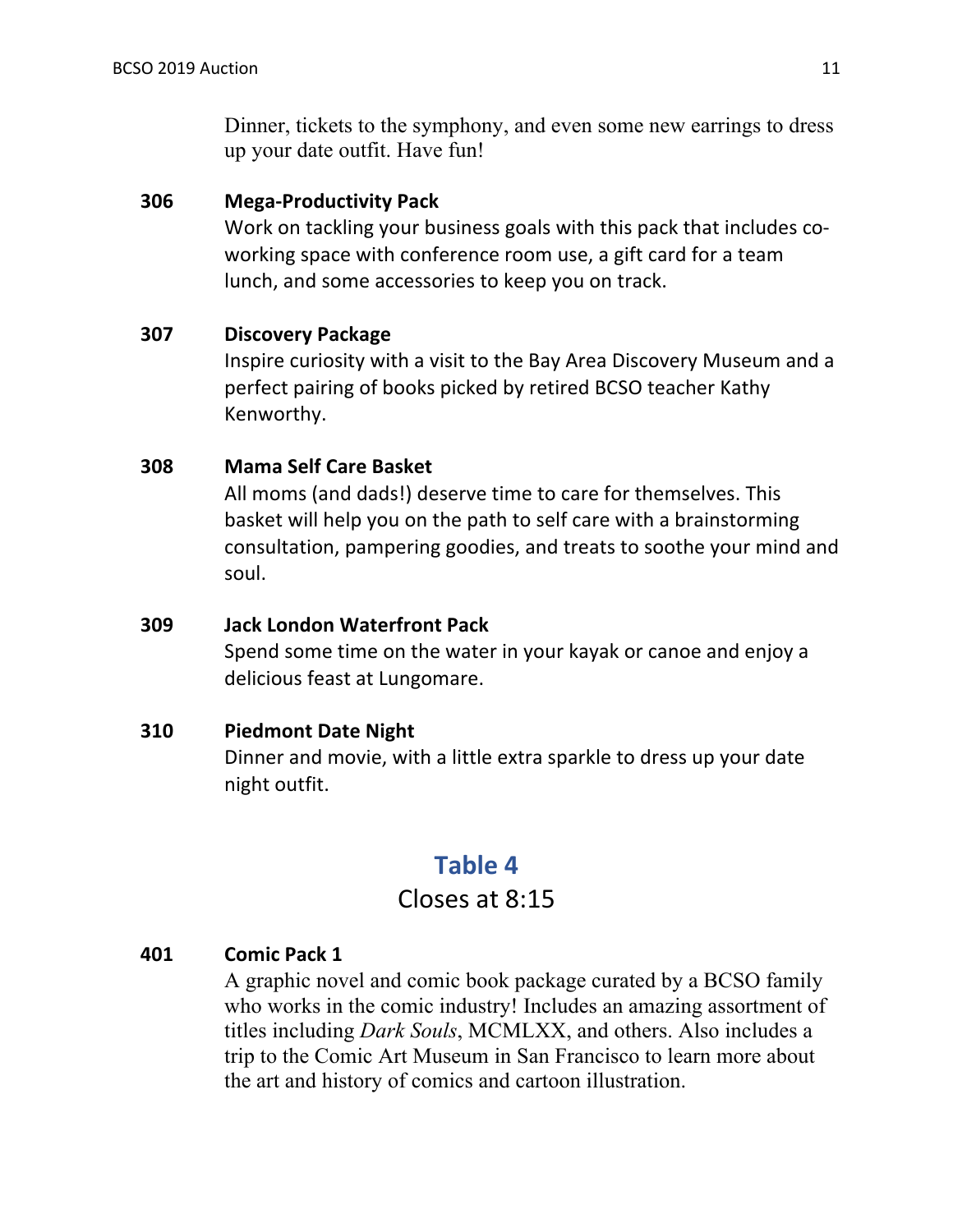#### **402 Berkeley Rep Tickets**

Two tickets to see a performance at the Berkeley Reparatory Theater.

#### **403 All That Sparkles**

In the market for a beautiful new jewelry piece? Here's \$300 towards your next splurge at Pave Fine Jewelry.

#### **404 Wellness Package**

Soothe your soul with a warm cup of tea with this tea set from Homestead Apothecary and a 45 minute massage at Piedmont Spa.

#### **405 Disney Experience**

Learn about the history of Disney. Find out about the man behind the mouse at this fascinating museum that tells the story behind the animation of your favorite Disney classics and the making of Disneyland. Pair your visit to the Walt Disney Family Museum with a little vintage accessory!

#### **406 Family Portrait Session**

Update your photo gallery with a new family portrait with BCSO alumni parent Christina at Nightingale Photography.

#### **407 Fine Art Package**

Dive into the art world! Visit the DeYoung or Legion of Honor to revel in the masterpieces, then dig deeper with books about the history of art, and a fun book that encourages every day exploration of art.

#### **408 Creativity Package**

Unleash your creative spirit with this mega-pack of artist's goodies. From sketchbooks to pens and pencils, liquid acrylic, new brushes, and much more from the best art stores in town.

#### **409 Pier 39 Fun Pack**

Enjoy a day at Pier 39. Explore the aquarium, ride the carousel, and more.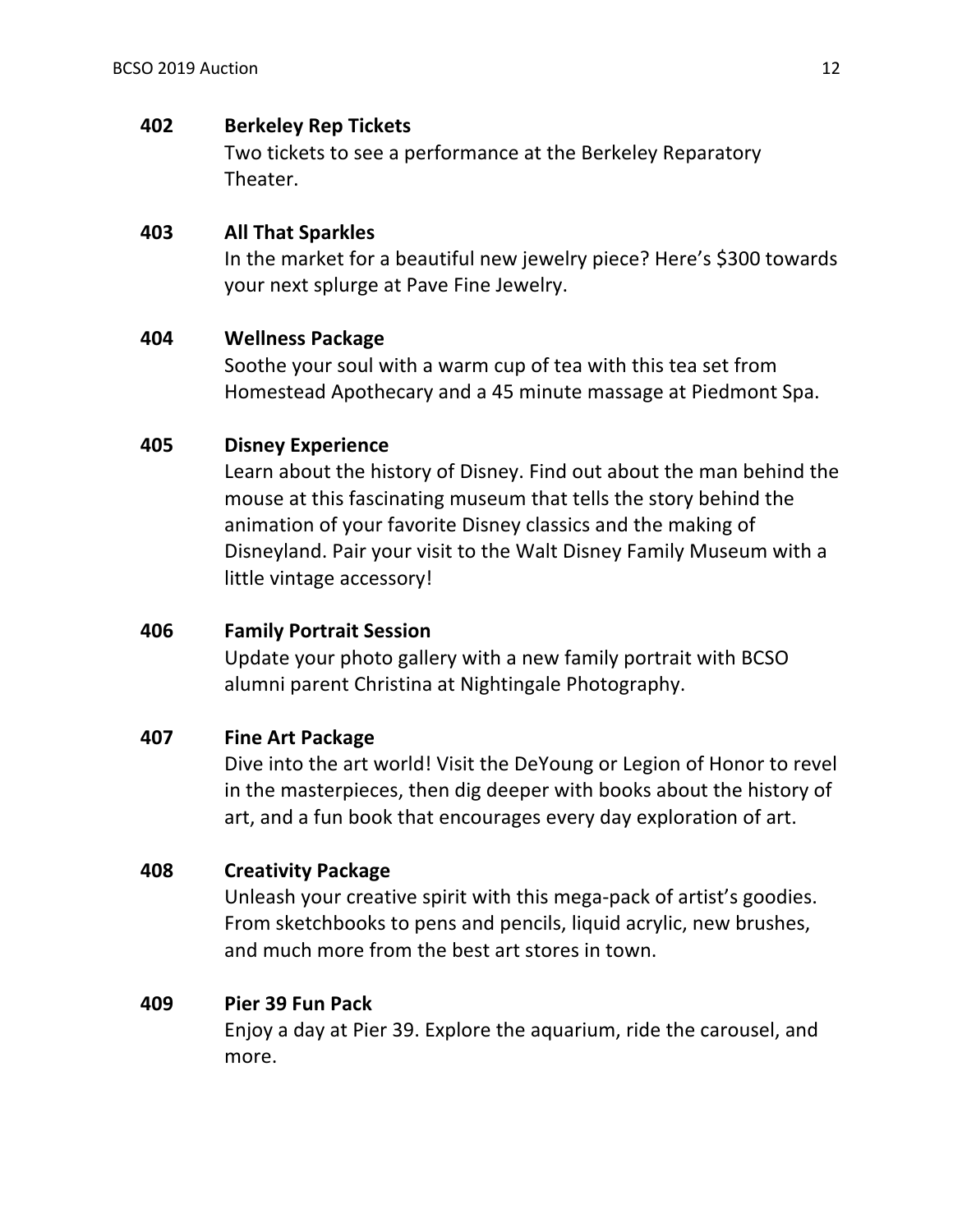#### **410 Perfect Date Night**

Enjoy dinner, a movie, and a relaxing hour in a hot tub for two.

## **Table 5**

## Closes at 8:30

#### **501 Mega Comic Pack**

Get your hands on this hot comic pack! Includes signed copies (one with a sketch by the artist!) of books by Nick Dragotta, who's work *East of West* is in development to be an Amazon original production. Also includes a visit to the Cartoon Art Museum to expand your comic knowledge, and a gift card to Cape & Cowl comics to keep building your collection.

#### **502 Cocktail Hour**

Enjoy a tasting flight for four at George's spirits, then take the cocktail party home and mix new drinks using these "shrub" mixers.

#### **503 Pizza Party**

A special reservation at Arthur Mac's Tap & Snack, including pizza, beer, and soda for 10.

#### **504 Family Portraits**

Award winning photographer Joshua Ets-Hokin will photograph your family and include a beautiful art print for your walls.

#### **505 San Francisco Date Night**

Spend an amazing night in San Francisco. Dinner at Chez Maman and tickets to the San Francisco Symphony to see a performance of Beethoven's 4<sup>th</sup>. Also include childcare! Thanks Myers family for this amazing night out!

#### **506 Weekend Getaway**

Pack your bags for a weekend in Tahoe/Truckee! One BCSO family is generously allowing use of their 1 bedroom studio loft (with sofa sleeper too!) for a weekend of fun!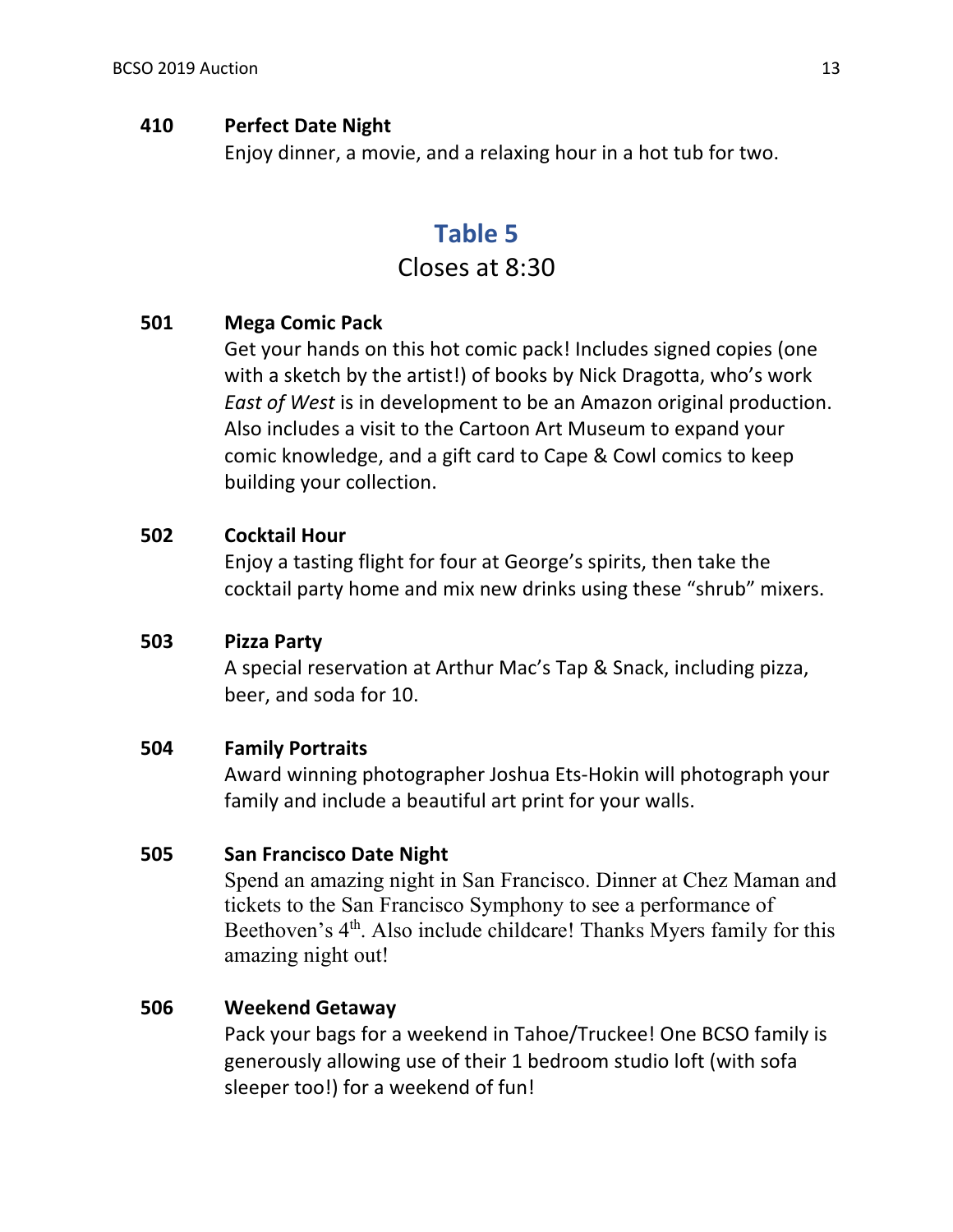#### **507 Animal Excursion**

Explore the wonderful world of animals with this amazing package that includes zoo tickets, the Lindsay Wildlife Experience, animal books picked by BCSO retired teacher Kathy Kenworthy, and other animal fun!

#### **508 Super STEM**

Ignite curiosity in the sciences with this great pack! Includes a trip to the Lawrence Hall of Sciences, books to inspire curiosity and experimentation, and a 32-piece set of Magna Tiles! A wonderful package with items hand picked by two BCSO alumni teachers— Kathy Kenworthy and Sally Duggan.

#### **509 Float Away**

Whether you're a floating pro or a newbie looking to give it a try, this pack will give you several opportunities to float your stress away!

## **Table 6**

## Closes at 9:15

## **The Broadway Treasures tables are one of the best parts of the auction every year! This year's treasures include**

- $*$  Classroom art projects
- $*$  Rainbow Room Movie Party sign ups
- $*$  Batches of BCSO's magical homemade play-doh
- $*$  A change to win a birthday party at Broadway
- $*$  Treasures from Teacher Madeline
- $*$  Goodies from Broadway's past
- $*$  The FINAL year of Teacher Kathy's special napkins!

Note**:** *Silent auction prize locations, some details, and closing times are subject to change, and new items may be added. Please ask a volunteer if you are looking for a particular item!*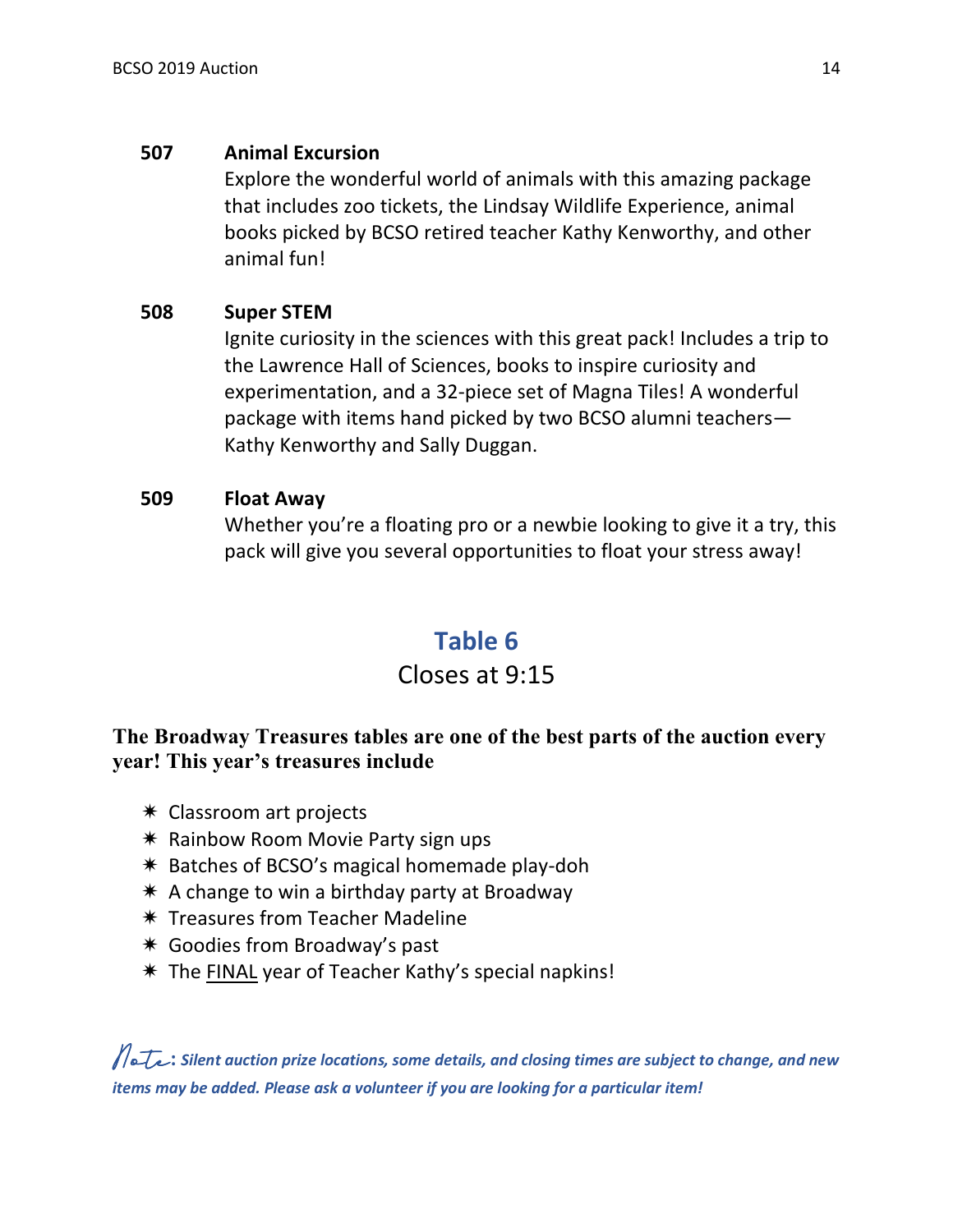Event Acknowledgements

Each year, parent volunteers come together to organize this wonderful event to benefit Broadway Children's School of Oakland. A very special thank you to all who helped make this auction extra special this year.

**Auction Chair:** Iliana Morton

**Donations Coordinator:** Bonnie Chan

**Food and Beverage:** Alexis Bornoff

**Décor:** Vinci Chen Erica Wagner

**Artwork Design:** Sharon Demant

**Music:** Brian Morton

**Volunteers:** Lauren Ackerman-Clark, Lauren Arnault, Aspen Baker, Gloria Fong, Kristin Hamren, Jessie Kael, Nancy Lin, Regina and Melodie Myers, Theresa and Brandon Mak, Namrata Mohanty, Nicole Price, Ann Niang, Megan Chen-Porter, Catarina Rodrigues, Sarah Simpson, Christina Zach, Jane Zhang… and everyone else who stepped up to help with food, cleaning up, and making this event great!

**Event Partners:** Cindy Choy (bartender) Everything Bundt Cakes Selection Massale (wine) SemmiFreddies Bakery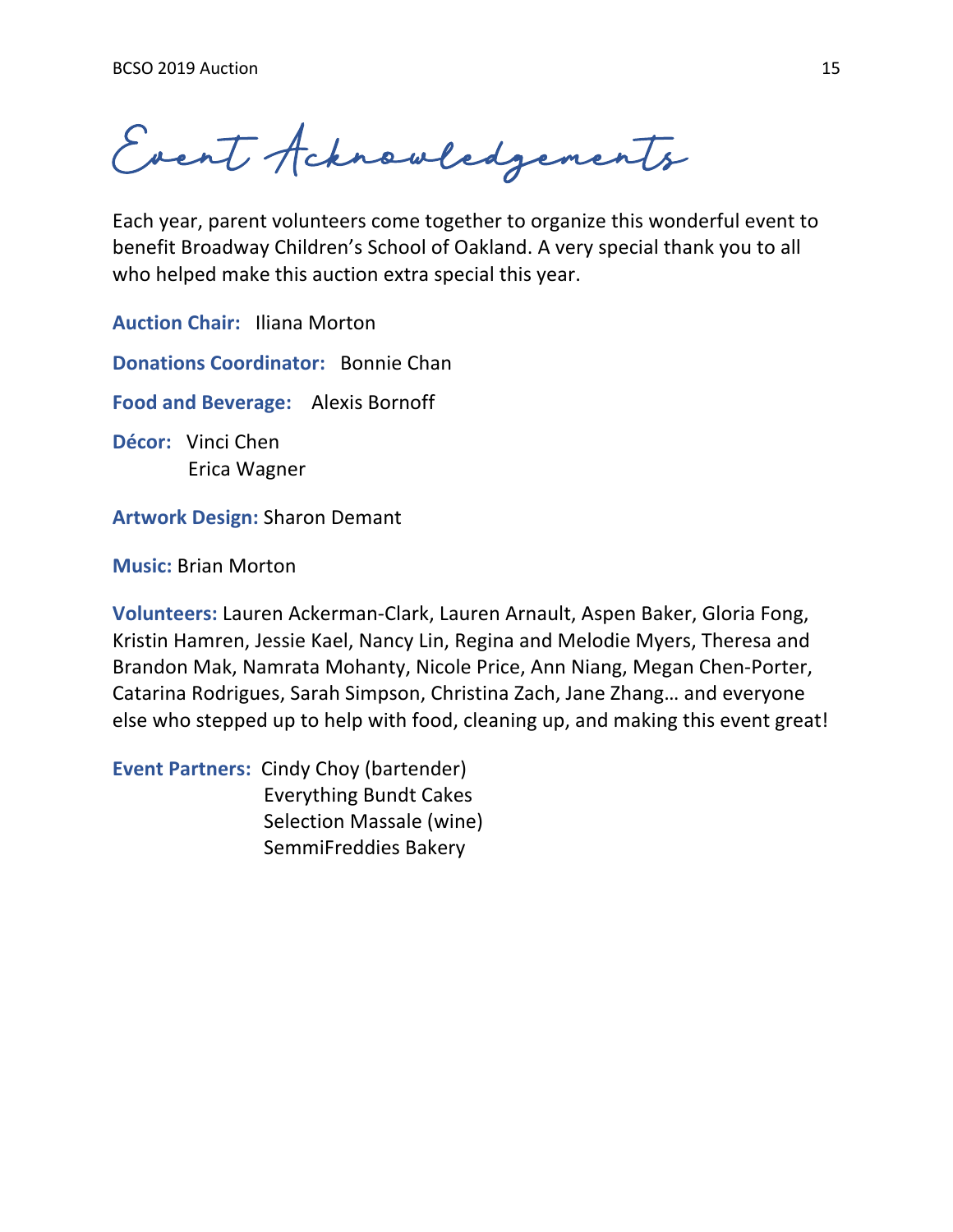*Thank you to our community sponsors* 

*Sponsors with an asterisk denotes a donation valued at \$100+*

Ace Hardware Acme Bread Company Adventure Cat Sailing Alameda Island Brewing Company Alchemy Collective Ameoba Records Another Planet Entertainment Aquatech Swim School Arthur Mac's Tap and Snack\* Artist and Craftsman Supplies Asha Tea House Athletic Playground Atomic Garden Aunt Mary's Café Bar Cesar Bar Method Berkeley\* Barefoot Movement Yoga Barnes & Noble, Emeryville\* Bay Area Discovery Museum Beach Blanket Babylon\* Beauty's Bagel Shop Berkeley Bowl Marketplace Berkeley Ironworks Berkeley Playhouse Berkeley Rep\* Berkeley Symphony\* Bette's Ocean View Diner Bladium Sports & Fitness Club\* Blick Art Supplies Blue Door Beads Bookmark Bookstore\* Books Inc. Bouncefarm Breathe Day Spa Brooklyn West Winery Brushstrokes Studios California Canoe and Kayak California Shakespeare Theater\* California State Railroad Museum Camp Galileo\* Captain Kirk's SF Sailing\* Cartoon Art Museum

Casa De Chocolates Children's Discovery Museum of San Jose Children's Fairyland Chronicle Books Cole Hardware Cookiebar Creamery\* Craftsman & Artists Supply Crimson Horticultural Rarities Crogans Crown Nine CuriOddessey DanSpace\* District, Oakland Drake's Brewing Company EarthBaby\* East Bay Dance Center Emperor Norton's Walking Tours\* Faction Brewing Fairytale Town Farley's Easy Fine Arts Museums of San Francisco Five Little Monkeys Flax Art and Design Forge Pizza Fornee Bakery Funderland Amusement Park Gilroy Gardens\* Golden State Warriors\* GoldenBug Children's Shoes Grand Lake Kitchen Highwire Coffee Homeroom Mac & Cheese Homestead Apothecary Impact Hub, Oakland\* INNA Jam James and the Giant Cupcake Joshua Ets-Hokin, Photographer\* Kelly's Corner Kids Gym Berkeley Kinetic Arts Center\* Kothari Jewelry\* La Note